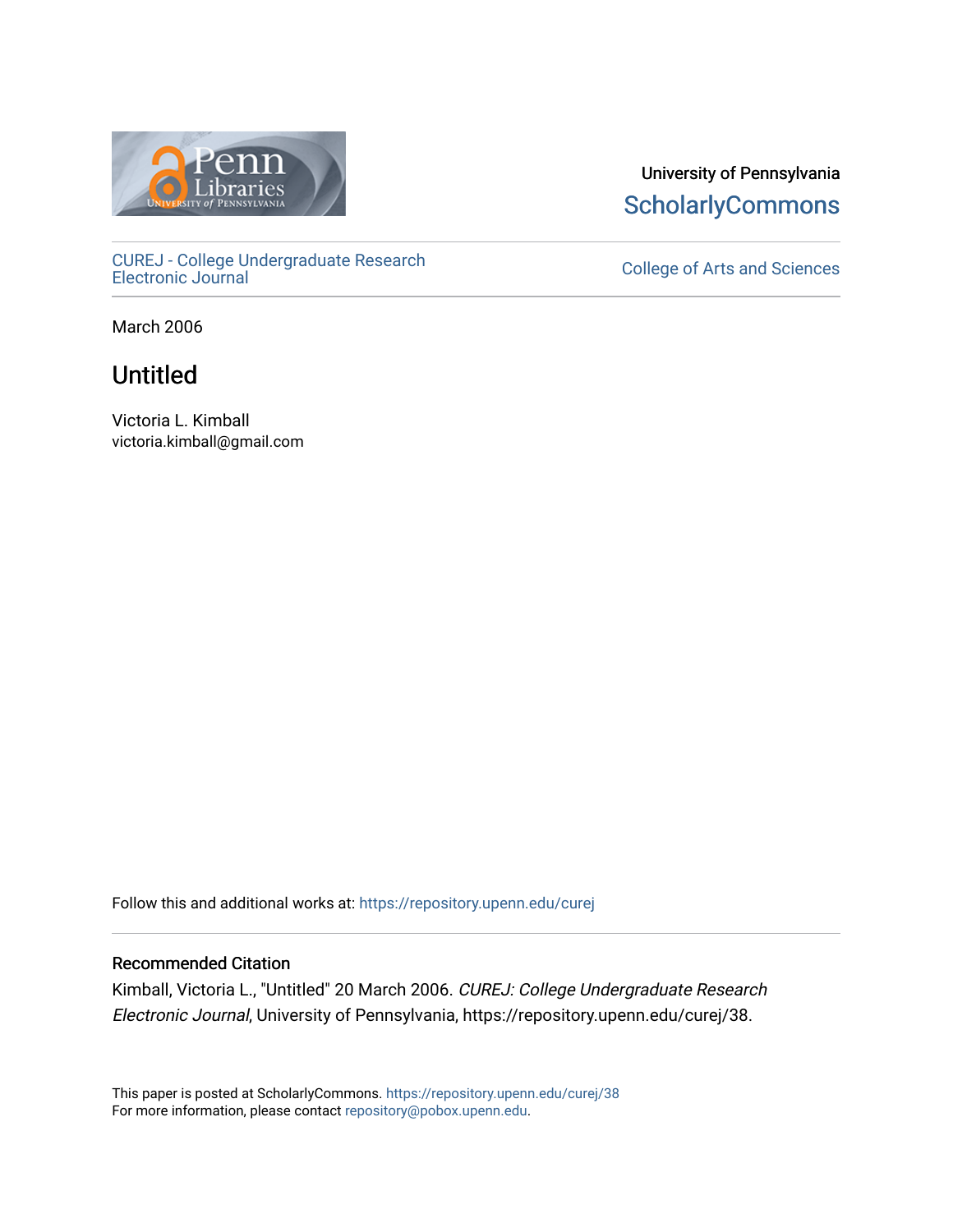## Untitled

#### Abstract

In the series Untitled, I have explored common female rituals and interactions that are specific to or pronounced in college aged women. The ways in which young women interact with one another and the activities they engage in have always captivated me. Capturing these unplanned moments reveals the ways in which young women behave and present themselves in both private and public places.

### Keywords

Photography, Photo, Picture, Image, Digital, Women, Woman, Female, Interaction, Candid, Social, Contemporary, Schneider Julie, Schneider, Julie, Fine Arts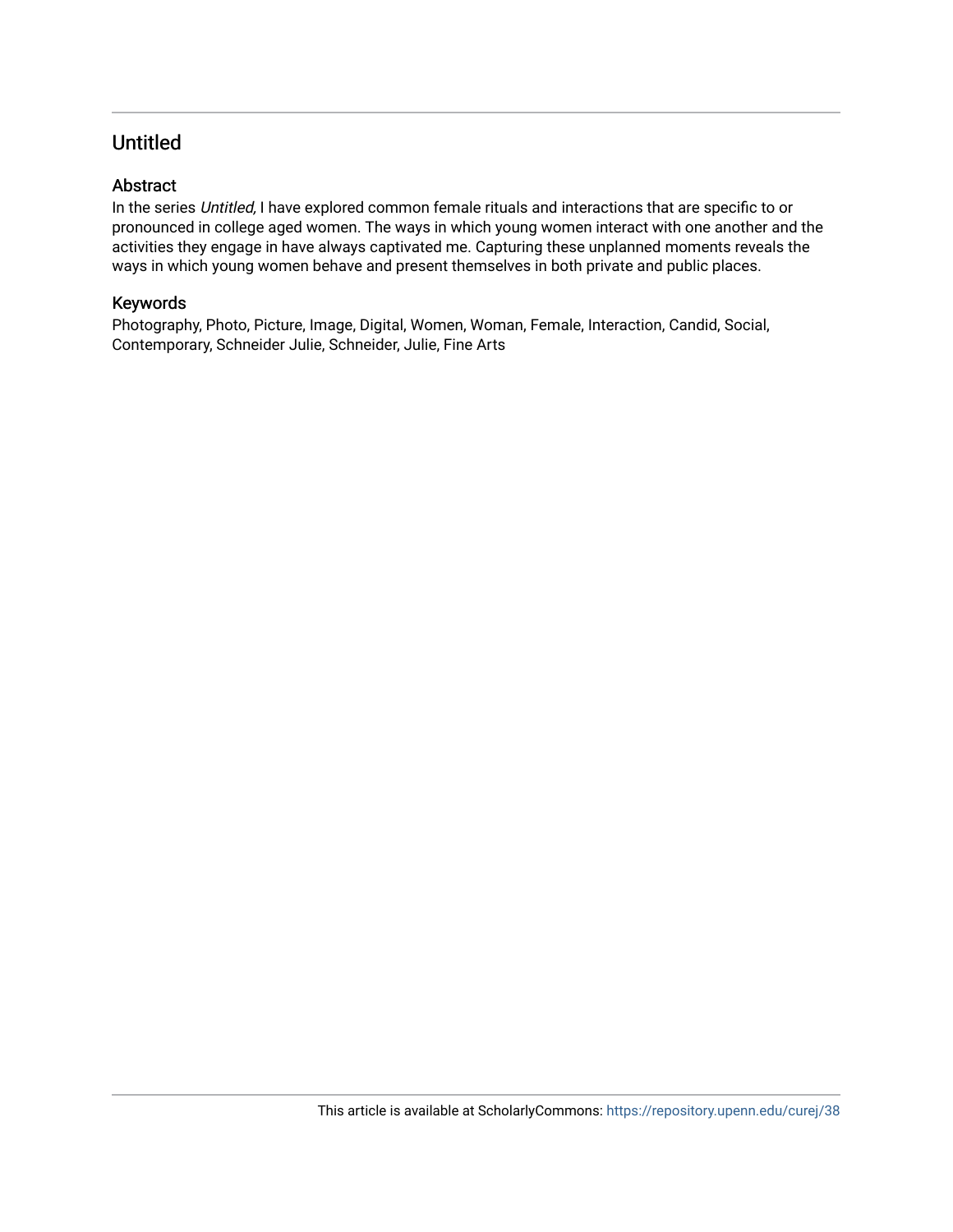